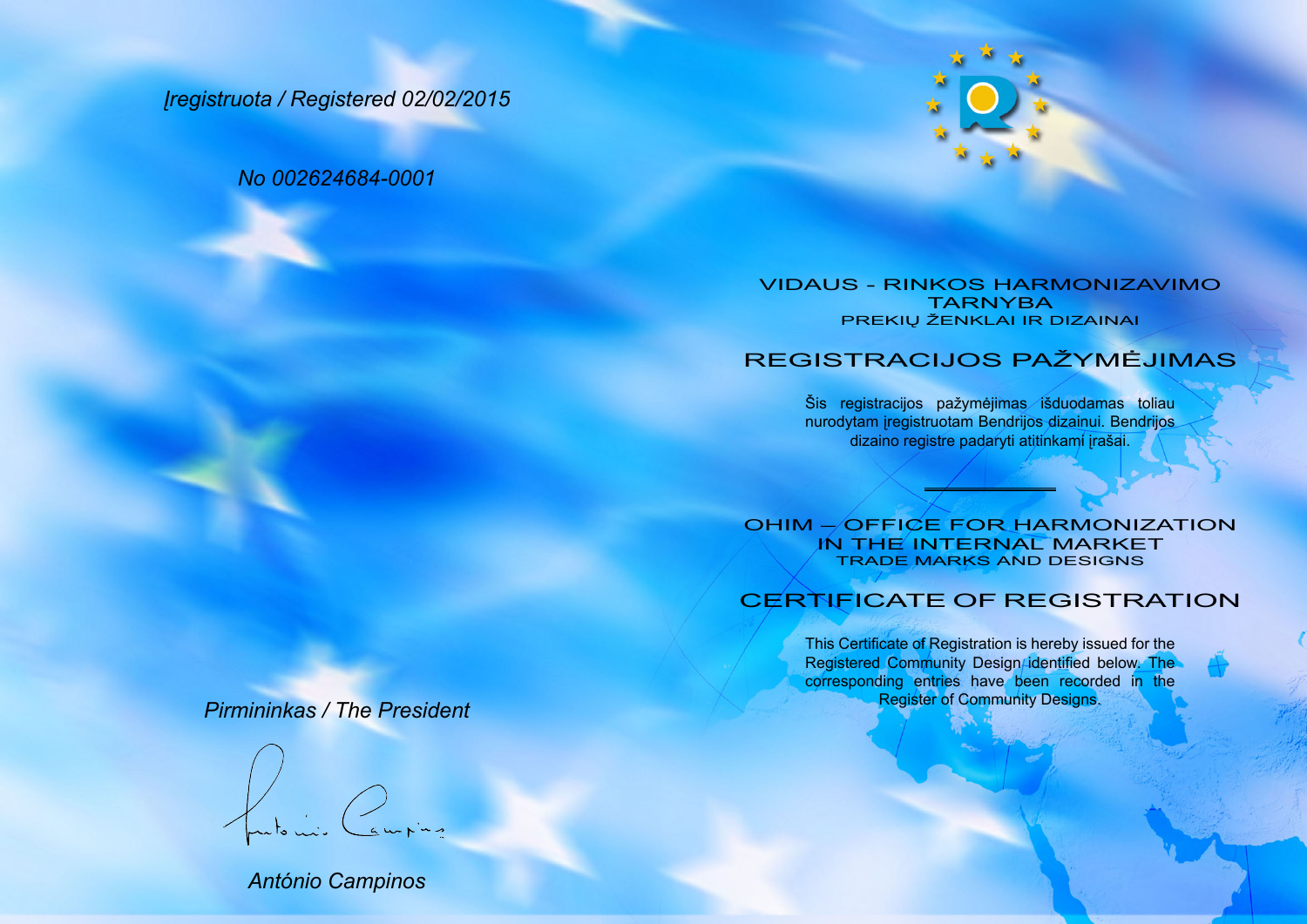

| 21<br>25<br>22<br>15<br>45<br>11<br>73 | 002624684-0001<br>LT - EN<br>02/02/2015<br>02/02/2015<br>09/02/2015<br>002624684-0001<br>Juodeikis Edmundas<br>Vytauto 4c-33,<br>LT-72296 Tauragė<br>LITUANIA |
|----------------------------------------|---------------------------------------------------------------------------------------------------------------------------------------------------------------|
| 51<br>54                               | $31 - 00$<br>ВС - Уреди за приготвяне на храна                                                                                                                |
|                                        | <b>ES</b> - Aparatos para preparar la comida                                                                                                                  |
|                                        | CS - Zařízení na přípravu jídla                                                                                                                               |
|                                        | DA - Apparater til tilberedning af næringsmidler                                                                                                              |
|                                        | DE - Geräte zum Zubereiten von Speisen                                                                                                                        |
|                                        | <b>ET</b> - Toiduvalmistamismasinad                                                                                                                           |
|                                        | <mark>EL</mark> - Συσκευές για την παρασκευή φαγητών                                                                                                          |
|                                        | <b>EN</b> - Appliances for preparing food                                                                                                                     |
|                                        | <b>FR</b> - Appareils pour préparer les aliments                                                                                                              |
|                                        | <b>IT</b> - Apparecchi per la preparazione di alimenti                                                                                                        |
|                                        | LV - lerīce ēdiena pagatavošanai                                                                                                                              |
|                                        | <b>LT</b> - Maisto ruošimo prietaisai                                                                                                                         |
|                                        | HR - Uređaji za pripremu hrane                                                                                                                                |
|                                        | HU - Ételkészítő készülékek                                                                                                                                   |
|                                        | MT - Strumenti għall-preparazzjoni ta? L-ikel                                                                                                                 |
|                                        | NL - Apparaten voor de bereiding van voedsel                                                                                                                  |
|                                        | PL - Urządzenia do przygotowywania żywności                                                                                                                   |
|                                        | <b>PT</b> - Aparelhos para preparar alimentos                                                                                                                 |
|                                        | RO - Dispozitive pentru prepararea mâncărurilor                                                                                                               |
|                                        | SK - Zariadenia na prípravu jedla                                                                                                                             |
|                                        | SL - Naprave za pripravo hrane                                                                                                                                |
|                                        |                                                                                                                                                               |

- **FI** Laitteet ruoanvalmistusta varten
- SV Apparater för tillagning av maträtter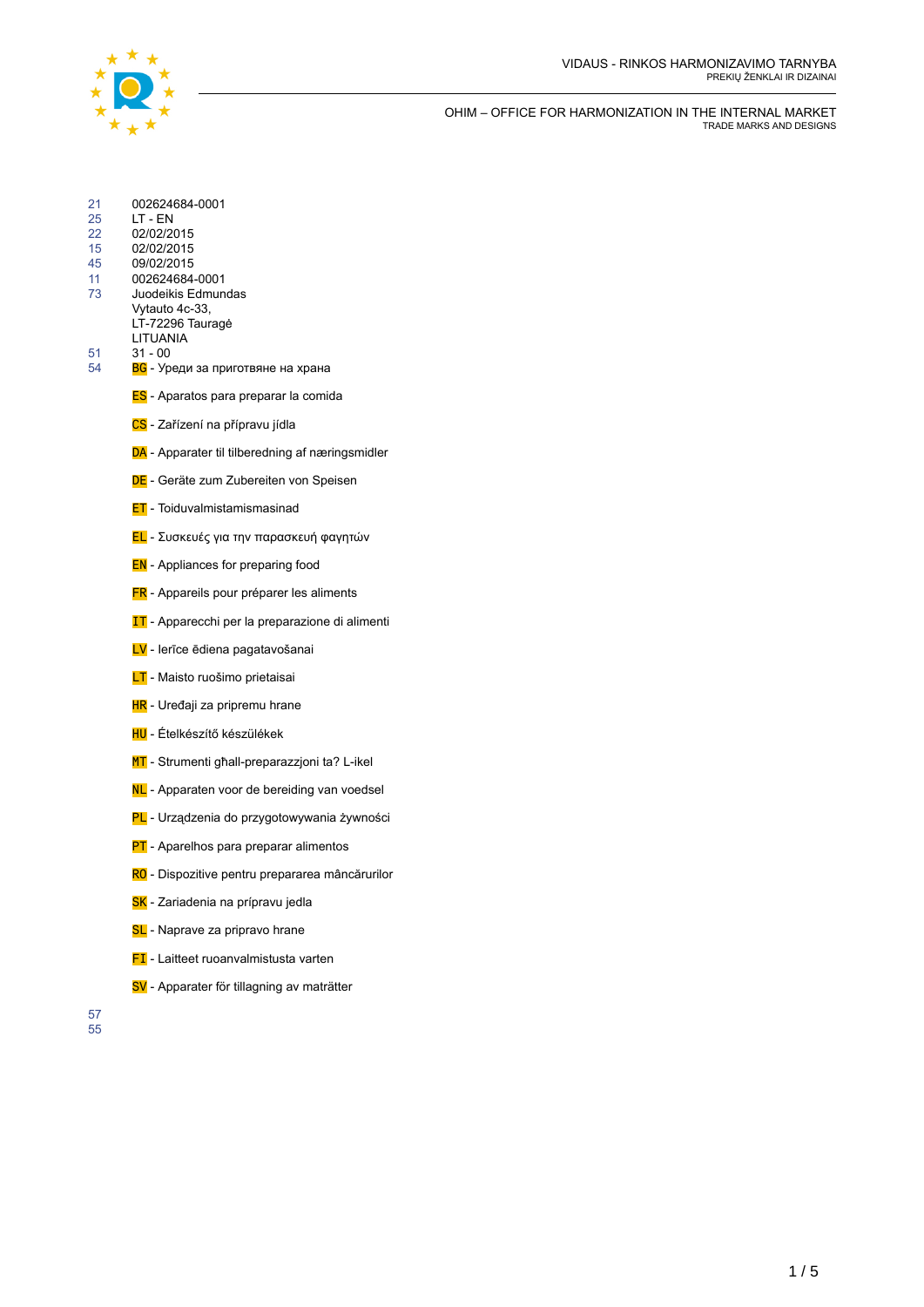

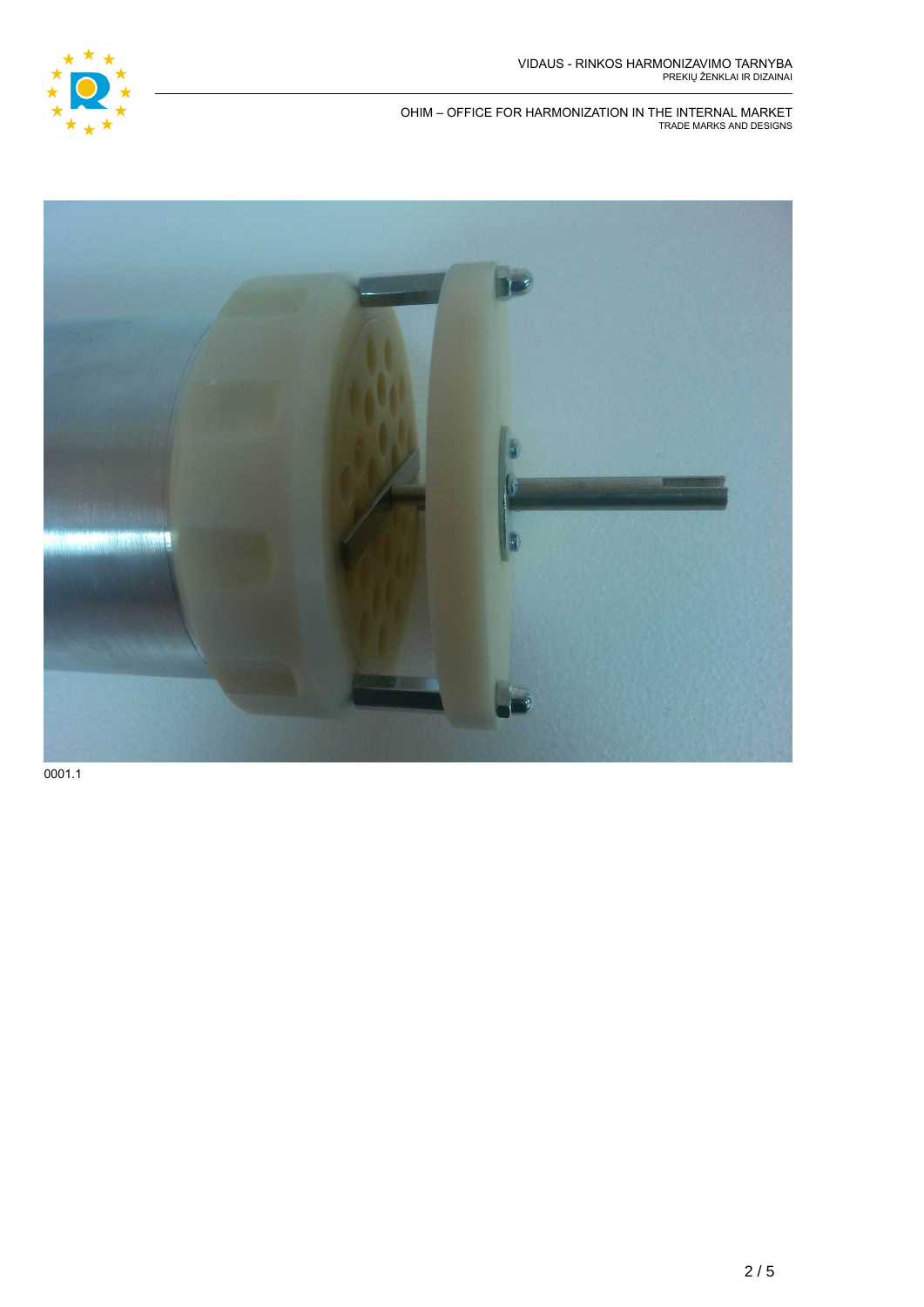

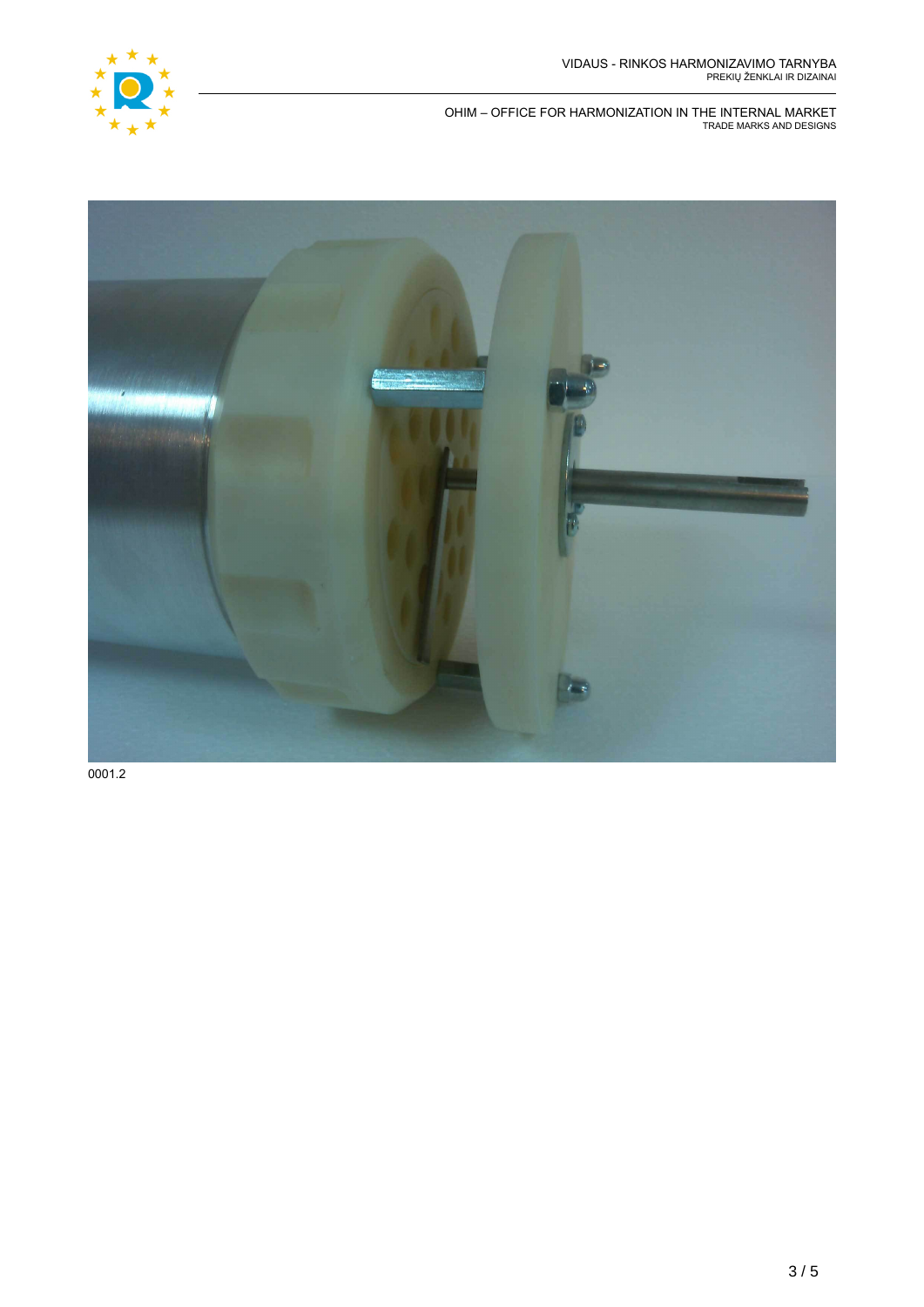